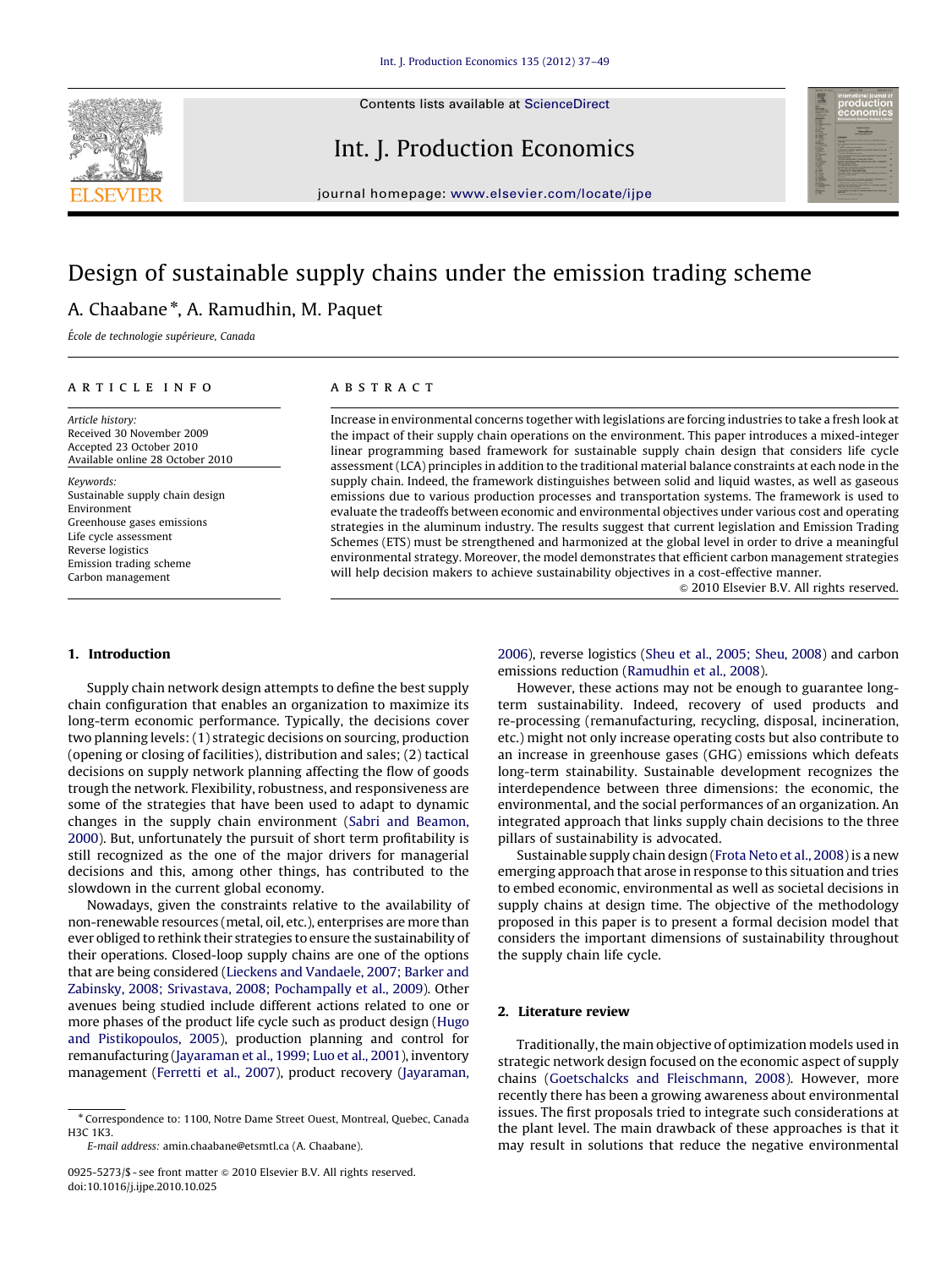impact somewhere in the supply chain at the expense of increasing it elsewhere.

Life Cycle Assessment (LCA) methodology has been proposed in response to this situation ([De Benedetto and Klemes, 2009](#page--1-0)). LCA is a process for evaluating the environmental impacts associated with a product, process or activity. It identifies and quantifies the energy and materials used and the waste released to the environment, and evaluates and implements opportunities for environmental improvements. The assessment covers the entire life cycle of the product, process or activity, including extracting and processing raw materials, manufacturing, transportation and distribution, reuse and maintenance, recycling and final disposal.

[Hugo and Pistikopoulos \(2005\)](#page--1-0) present a mathematical programming-based methodology with explicit inclusion of life cycle assessment (LCA) criteria as part of the strategic investment decisions related to the design and planning of supply chain networks. [Nagurney et al. \(2006\)](#page--1-0) develop a supply chain model in which the manufacturers can produce homogeneous product in different manufacturing plants with distinct environmental emissions. [Frota Neto et al. \(2008\)](#page--1-0) develop a framework for the design and evaluation of sustainable logistic networks where activities affecting the environment and cost efficiency in logistic networks are considered. [Guillen-Gosalbez and Grossmann \(2009\)](#page--1-0) present a supply chain network design model to determine the supply chain configuration along with the planning decisions that maximizes the net present value and minimizes environmental impact. The model includes structural and planning decisions.

Suitable performance measures in evaluating the supply chain are important and directly affect their applicability [\(Gunasekaran](#page--1-0) [et al., 2004\)](#page--1-0). Various types of performance measures have been used to evaluate sustainable supply chain. Most frequently, they combine the economic performance with the environmental performance in order to find the trade-off between the two performances ([Nagurney and Toyasaki, 2003; Pistikopoulos and](#page--1-0) [Hugo, 2005; Sheu et al., 2005; Lu et al., 2007; Frota Neto et al., 2008;](#page--1-0) [Guillen-Gosalbez and Grossmann, 2009](#page--1-0)). The economic dimension represents the cost or the profit in net present value ([Pistikopoulos](#page--1-0) [and Hugo, 2005](#page--1-0)). Various performance metrics have been developed to evaluate quantitatively the environmental impact of products, processes and activities such as the emissions of GHG  $(CO<sub>2</sub>, CFC, NO<sub>X</sub>, ...)$  [\(Luo et al., 2001](#page--1-0)), waste generation (liquid or solid), energy use, and material recovery.

In recent years, different comprehensive environmental performance metrics has been proposed such as the ''Eco-indicator 95'' ([Brentrup et al., 2001\)](#page--1-0) ''Eco-indicator 99'' [\(Contreras et al., 2009\)](#page--1-0), "Ecological Footprints", and "EcoPro" [\(Luo et al., 2001](#page--1-0)). These metrics are based on different methodological structures and weighting techniques where assumptions are different.

The applicability of different supply chain models have been tested in real industrial cases and in different fields: petrochemical production [\(Zhou et al., 2000\)](#page--1-0), aluminum industry [\(Ferretti et al., 2007](#page--1-0)), personal computer [\(Min and Melachrinoudis, 1999; Dotoli et al., 2005,](#page--1-0) [2006\)](#page--1-0), and the pulp and paper industry [\(Frota Neto et al., 2008\)](#page--1-0). It shows particularly that numerous initiatives have provided incentives for organizations to become more sustainable. Some of these regulations are mandatory, but increasingly others are just voluntary environmental programs and considered as new alternatives for gaining or maintaining a competitive advantage. For instance, many industries are engaged in voluntary RL activities like the automotive industry ([Schultmann et al., 2006\)](#page--1-0), cellular telephones [\(Jayaraman](#page--1-0) [et al., 1999\)](#page--1-0), computers ([White et al., 2003](#page--1-0)), pulp and paper industry ([Frota Neto et al., 2008\)](#page--1-0) because they can achieve additional profit.

While the LCA principle has been successfully applied to design new products and processes that reduce environmental damage (global warming, ozone depletion, acidification, toxicity, etc.), limited work has been conducted on the development of decision

making models that integrate both LCA principles and supply chain management principles ([Seuring and Muller, 2008\)](#page--1-0). In addition, few studies have addressed the impact of integrating external control mechanisms on sustainable supply chain management practices such as environmental regulations, take-back legislation, GHG emissions, and carbon taxes, emission trading [\(Stranlund,](#page--1-0) [2007\)](#page--1-0) and carbon markets [\(Johnson and Heinen, 2004; Peace and](#page--1-0) [Juliani, 2009\)](#page--1-0). For instance, [Nagurney et al. \(2006\)](#page--1-0) is one of the first studies that addresses carbon taxes in the electric power supply chains ([Nagurney et al., 2006](#page--1-0)). [Subramanian et al. \(2008\)](#page--1-0) propose an approach to integrate environmental consideration within a managerial decision making framework. A non-linear mathematical programming model is introduced that allows the incorporation of traditional operations planning considerations (capacity, production and inventory) with environmental considerations (design, production and end-of-life). Decisions on the number of carbon credits purchased and sold in different periods are added under the limitation of carbon emissions.

[Ramudhin et al. \(2010\)](#page--1-0) are the first to propose a carbon market sensitive strategic planning model for sustainable supply chain network design. They show that considerations of internal and external control mechanisms are of great importance to decision makers when designing sustainable supply chains. This paper extends the model presented in [Ramudhin et al. \(2010\)](#page--1-0) by consideration of the LCA methodology to establish successful sustainable supply chains over time. The capability of the model is illustrated by an example of strategic planning in the aluminum supply chain.

#### 3. Problem statement and methodology

Among the different approaches available to assess the environmental impact of processes and organizations, the LCA method seems to be the most promising. It aggregates the results of different aspects of environmental studies including GHG emissions that are recognized as the most harmful elements to the environment and responsible for climate change. GHG emissions are calculated based on emission factors and converted to carbon dioxide equivalent quantity  $(CO<sub>2</sub>e)$ .

Many countries are implementing various mechanisms to reduce GHG emissions including incentives or mandatory targets to reduce carbon footprint. Carbon taxes and carbon markets (emissions trading) are recognized as the most cost-effective mechanisms ([Labatt and](#page--1-0) [White, 2007](#page--1-0)). The basic idea is to put a price tag on carbon emissions and create new investment opportunities to generate a fund for green technology development [\(Bayon et al., 2007; Labatt and White, 2007\)](#page--1-0). There are already a number of active carbon markets for GHG emissions such as the European Union Emission Trading Scheme (or EU ETS) in Europe, the largest multi-national GHG emissions trading scheme in the world, the New Zealand Emissions Trading Scheme (NZ ETS) in New Zealand, the Chicago Climate Exchange in United State ([Johnson and Heinen, 2004; Peace and Juliani, 2009\)](#page--1-0), and more recently the Montreal Climate Exchange in Canada.

Measuring and assessing carbon emissions becomes then an important step that can be achieved by LCA techniques and software ([Rice et al., 1997\)](#page--1-0). However, compliance with the environmental regulation of carbon emissions in a cost-effective manner is challenging. Thus, supply chain network design model had been revised to include the additional cost due to GHG emissions at all levels of the supply chain and social variables affecting the quality of life of the community in which the supply chain operates.

As shown in [Fig. 1,](#page--1-0) an LCA based approach is necessary in order to establish the link between the critical inputs (raw material, energy, human, used product, etc.) and the output (products, GHG emissions, waste) at each node of the network over its entire life cycle. Strategic planning of sustainable supply chains should